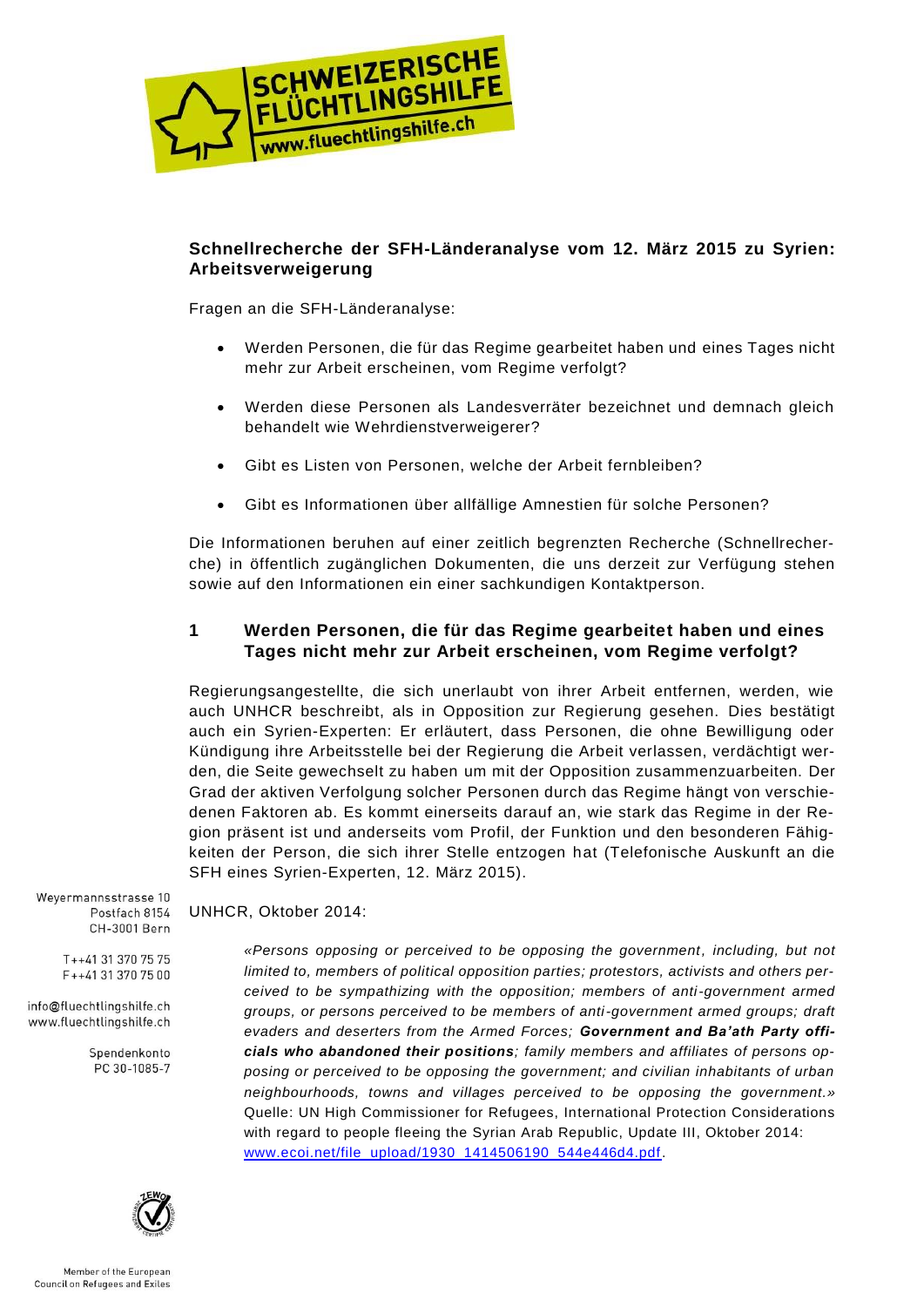

## **2 Werden diese Personen als Landesverräter bezeichnet und demnach gleich behandelt wie Wehrdienstverweigerer?**

Der Syrien-Experte weist darauf hin, dass alle, die sich dem Regime entziehen, als Oppositionelle betrachtet werden. Er meint, dass vor allem Personen, die eine wichtige Funktion zum Beispiel in der Forschung oder im Militär inne hatten und sich dem Regime entzogen haben, als Landesverräter bezeichnet und sogar im Ausland gesucht werden. Er hält es für möglich, dass eine solche Person auch als Reservist aufgeboten werden könnte (Telefonische Auskunft an die SFH eines Syrien-Experten, 12. März 2015). Im Oktober 2014 hat das Regime die Rekrutierung der Reservisten verstärkt. Zehntausende wurden einberufen, Checkpoints wurden errichtet und Kaffeehäuser und private Wohnungen waren von Razzien betroffen, um jenen Reservisten habhaft zu werden, welche der Einberufung nicht folgten. Auch Staatsangestellte werden vermehrt gezwungen, Militärdienst zu leisten. *SANA* berichtete vom entsprechenden Dekret Nr. 33 vom August 2014. Zudem ist es jungen Männern zwischen 20 und 30 Jahren seit Herbst 2014 verboten, das Land zu verlassen (*Institute for the Study of War*, 15. Dezember 2014).

*Institute for the Study of War*, 15. Dezember 2014:

*«Administrative Rules to Prevent Emigration: The regime passed several decrees in Fall 2014 which restricted the ability of military-aged males to leave the country and avoid mandatory service. Since the start of the uprising in 2011, the Syrian government has required that men between the ages of 18 and 42 provide a statement from a recruitment division indicating an official exemption from service before being authorized to travel abroad. However, on October 20 – concurrent with the start of major reserve mobilizations – the General Mobilization Administration of the Department of Defense banned all men born between 1985 and 1991 from exiting the country for any reason. Meanwhile, another new regulation ordered all authorized travelers to pay a 50,000 Syrian pound deposit returnable upon reentry to the country in order to ensure that the traveler is not attempting to flee.»* Quelle: Institute for the Study of War, The Assad Regime Under Stress: Conscription and Protest among Alawite and Minority Populations in Syria, 15. Dezember 2014: <http://iswsyria.blogspot.com/2014/12/the-assad-regime-under-stress.html>

#### Verstärkte Mobilisierung von Reservisten:

*Washington Post*, 28. Dezember 2014:

*«BEIRUT — The Syrian regime has intensified efforts to reverse substantial manpower losses to its military with large-scale mobilizations of reservists as well as sweeping arrest campaigns and new regulations to stop desertions and draftdodging. (…) In October, the regime stepped up activations of reserve forces. Tens of thousands of reservists have been called up, and soldiers and militiamen have erected scores of checkpoints and increased raids on cafes and homes to apprehend those reservists who refuse to comply. Similar measures increasingly target those who avoid regular military service, a compulsory 18 -month period for all men who are 18 and older. In recent weeks, the regime also began upping threats*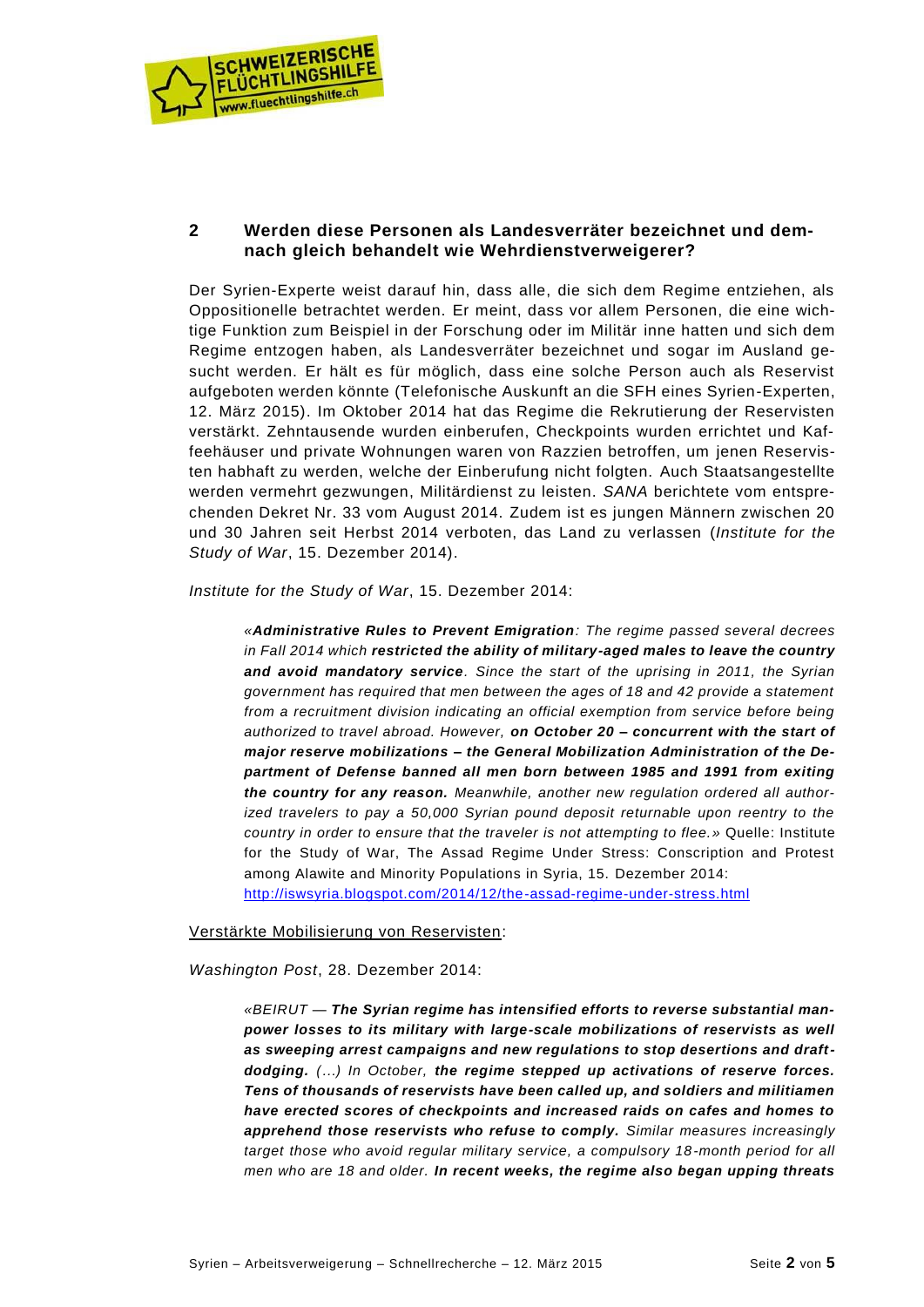

*to dismiss and fine state employees who fail to fulfill military obligations, according to Syrian news Web sites and activists. In addition, they say, new restrictions imposed this fall have made it all but impossible for men in their 20s to leave the country.»* Quelle: Washington Post, Desperate for soldiers, Assad's government imposes harsh recruitment measures, 28. Dezember 2014: [www.washingtonpost.com/world/middle\\_east/desperate-for-soldiers-assads-govern](http://www.washingtonpost.com/world/middle_east/desperate-for-soldiers-assads-government-imposes-harsh-recruitment-measures/2014/12/28/62f99194-6d1d-4bd6-a862-b3ab46c6b33b_story.html)[ment-imposes-harsh-recruitment-measures/2014/12/28/62f99194-6d1d-4bd6-a862](http://www.washingtonpost.com/world/middle_east/desperate-for-soldiers-assads-government-imposes-harsh-recruitment-measures/2014/12/28/62f99194-6d1d-4bd6-a862-b3ab46c6b33b_story.html) [b3ab46c6b33b\\_story.html.](http://www.washingtonpost.com/world/middle_east/desperate-for-soldiers-assads-government-imposes-harsh-recruitment-measures/2014/12/28/62f99194-6d1d-4bd6-a862-b3ab46c6b33b_story.html)

*Danish Immigration Service*, 26. Februar 2015:

*«In an article published on 15 December 2014, Institute for Study of War reports that the regime announced an unprecedented series of army reserve activations in the second half of October 2014 in several major urban centers. According to the article, lists of 'reserves to be mobilized' numbering up to 70,000 names circulated to checkpoints across Syria, threatening both local residents and internally-displaced persons from eastern Syria with redeployment.»* Quelle: Danish Immigration Service, SYRIA, Military Service, Mandatory Self-Defence Duty and Recruitment to the YPG, 26. Februar 2015:

[www.nyidanmark.dk/NR/rdonlyres/991BA1A7-84C6-42A2-BC16-](http://www.nyidanmark.dk/NR/rdonlyres/991BA1A7-84C6-42A2-BC16-23CE6B5D862C/0/Syriennotat26feb2015.pdf) [23CE6B5D862C/0/Syriennotat26feb2015.pdf.](http://www.nyidanmark.dk/NR/rdonlyres/991BA1A7-84C6-42A2-BC16-23CE6B5D862C/0/Syriennotat26feb2015.pdf)

*Washington Post*, 28. Dezember 2014:

*«Joseph, a 34-year-old Christian from Damascus, learned two weeks ago that his name was on a list of thousands of people who would soon be activated for reserve duty. Having completed his compulsory military service in 2009, he wants to flee Syria.»* Quelle: Washington Post, Desperate for soldiers, Assad's government imposes harsh recruitment measures, 28. Dezember 2014: [www.washingtonpost.com/world/middle\\_east/desperate-for-soldiers-assads-govern](http://www.washingtonpost.com/world/middle_east/desperate-for-soldiers-assads-government-imposes-harsh-recruitment-measures/2014/12/28/62f99194-6d1d-4bd6-a862-b3ab46c6b33b_story.html)[ment-imposes-harsh-recruitment-measures/2014/12/28/62f99194-6d1d-4bd6-a862](http://www.washingtonpost.com/world/middle_east/desperate-for-soldiers-assads-government-imposes-harsh-recruitment-measures/2014/12/28/62f99194-6d1d-4bd6-a862-b3ab46c6b33b_story.html) [b3ab46c6b33b\\_story.html.](http://www.washingtonpost.com/world/middle_east/desperate-for-soldiers-assads-government-imposes-harsh-recruitment-measures/2014/12/28/62f99194-6d1d-4bd6-a862-b3ab46c6b33b_story.html)

### **3 Gibt es Listen von Personen, welche der Arbeit fernbleiben?**

Der Syrien-Experte erklärt, dass die Behörden verpflichtet sind, alle Personen zu melden, die auf den verschiedensten Ebenen des Staates arbeiten und ihrer Arbeit fernbleiben (auch aus administrativen Gründen, da die Löhne zentral von Damaskus aus verwaltet werden). So gibt es sowohl Listen auf Provinzebene als auch Listen in Damaskus, die zentral gesammelt werden (Telefonische Auskunft an die SFH eines Syrien-Experten, 12. März 2015).

## **4 Gibt es Informationen über allfällige Amnestien für solche Personen?**

Das Assad-Regime erliess seit 2011 verschiedene Amnestien für Personen, die als Oppositionelle oder als Wehrdienstverweigerer verhaftet worden sind. Die letzte Amnestie wurde im Juni 2014 erlassen (*SANA*, 9. Juni 2014; *Human Rights Watch*, 18. Juli 2014).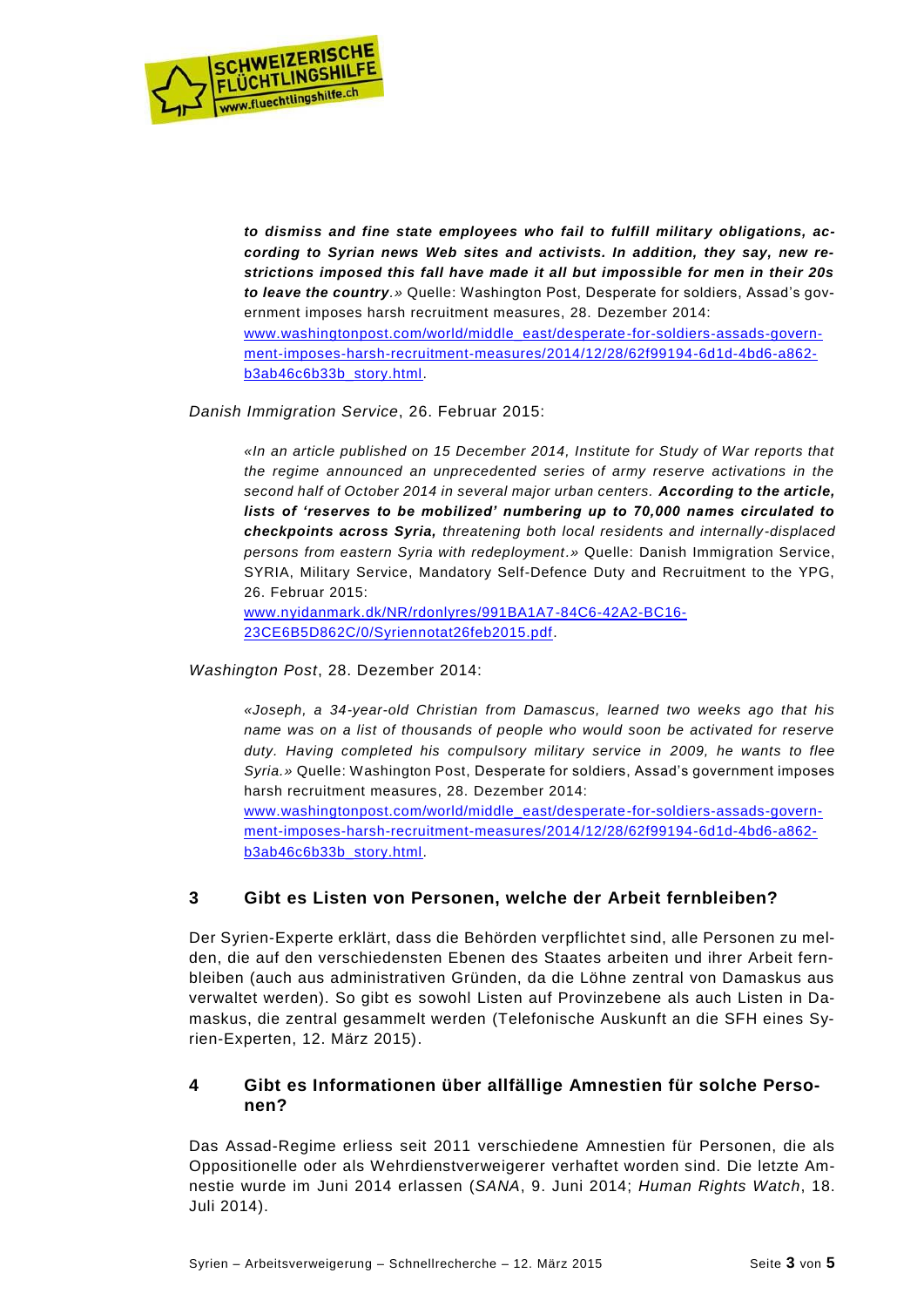

Gemäss den Informationen des Syrien-Experten hat die Bevölkerung jedoch nicht viel Vertrauen, dass die versprochenen Amnestien fair umgesetzt werden (Telefonische Auskunft eines Syrien-Experten, 12. März 2015). Auch Menschenrechtsorganisationen kritisieren die begrenzte Umsetzung der versprochenen Amnestien (*Human Rights Watch*, 29. Januar 2015; *Agence France-Presse*, 11. November 2014).

#### *SANA*, 9. Juni 2014:

*«Damascus, (SANA) President Bashar al-Assad issued Monday Legislative Decree no. 22 for 2014 granting a general amnesty for crimes committed before June 9, 2014. The amnesty commutes sentences with more lenient ones, including commuting the death sentence to life penal labor, life penal labor to 20 years of penal labor, and life in prison to 20 years in prison. The amnesty also commutes the entire duration of the sentence for convicts with incurable terminal illness, convicts who are 70 or above, and for convicts of several crimes and misdemeanors, including abduction if the abductor frees the victim safely without taking ransom or delivers the victim to the authorities within a month of issuing this decree.*

*The decree also grants amnesty for foreigners who entered Syria with the purpose of joining a terrorist group or committing a terrorist act if they turn themselves in to the authorities within a month of issuing this decree.*

*Deserters are also granted full amnesty, both those who are inside Syria and abroad and who are not fugitives from justice. Fugitives wanted for other crimes can also benefit from the amnesty if they turn themselves in within three months. The amnesty does not affect convictions from personal lawsuits which remain under the jurisdiction of courts and the individuals or sides who files the lawsuits.»* Quelle: SANA, President al-Assad grants general amnesty, 9. Juni 2014: [www.sana.sy/en/?p=2820.](http://www.sana.sy/en/?p=2820)

*Human Rights Watch*, 18. Juli 2014:

*«Although President Bashar al-Assad has issued at least seven previous amnesty decrees since the uprising began in 2011, security forces have kept many peaceful activists in detention. For the first time, however, the June 2014 amnesty included those who have been charged with or convicted of freedom of expression-related offenses under the Anti-Terrorism Law enacted in 2012 (article 8 of the Anti-Terrorism Law).»* Quelle: Human Rights Watch, Activists Not Released Despite Amnesty, 18. Juli 2014:

[www.hrw.org/news/2014/07/18/syria-activists-not-released-despite-amnesty.](https://www.hrw.org/news/2014/07/18/syria-activists-not-released-despite-amnesty)

*Human Rights Watch*, 29. Januar 2015:

*«Despite a general amnesty declared by the government in June, scores of civil society activists, human rights defenders, media, and humanitarian workers remain in arbitrary detention, some of whom are on trial, including before military and Anti-Terrorism courts, for exercising their rights.»* Quelle: Human Rights Watch, World Report 2015 – Syria, 29. Januar 2015:

[www.hrw.org/world-report/2015/country-chapters/syria.](http://www.hrw.org/world-report/2015/country-chapters/syria)